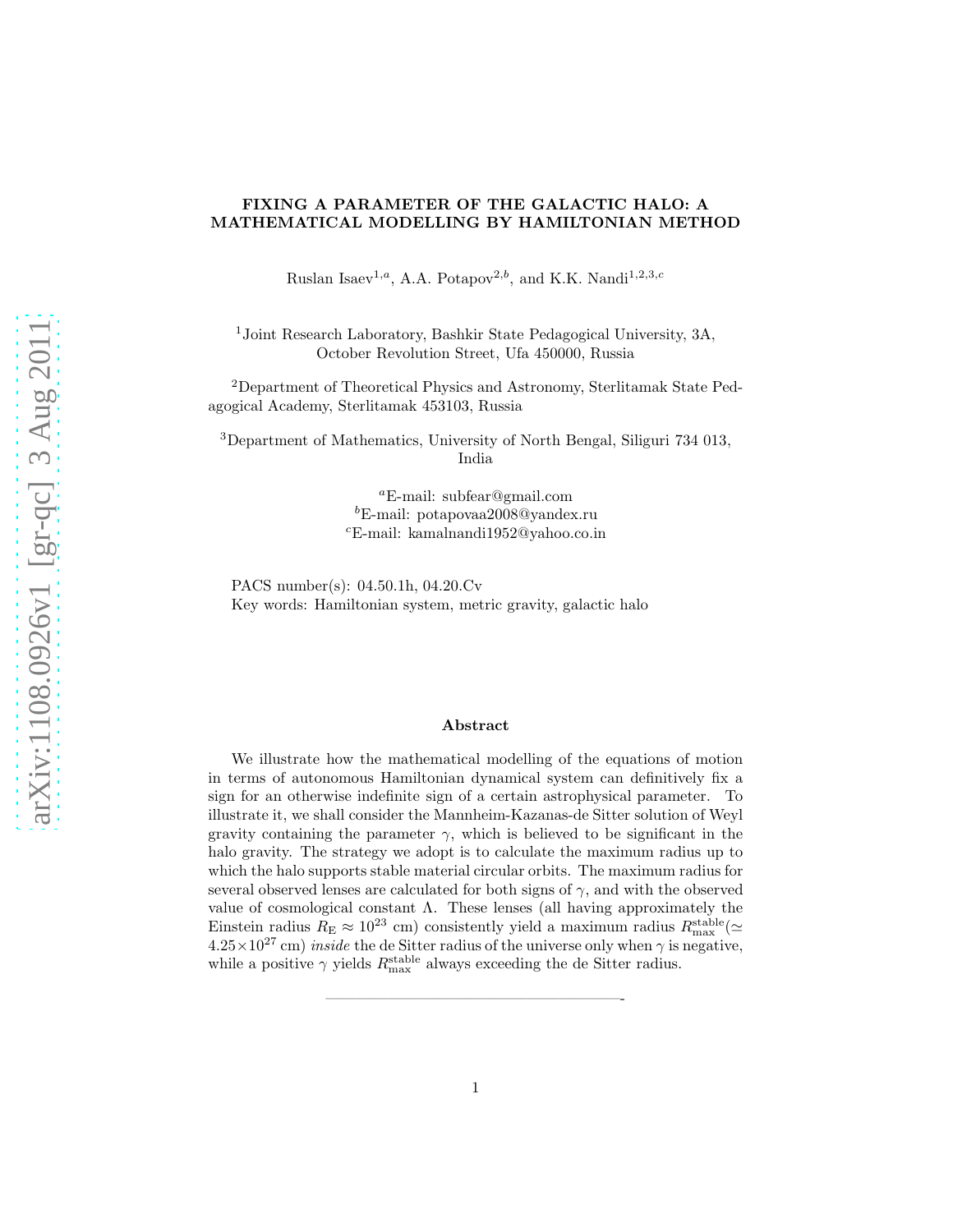## I. Introduction

The issue of dark matter (halo matter), arising out of reconciling known gravitational laws with observed flat rotation curves, is a challenging problem in modern astrophysics. Observationally, so far, mass of the dark matter appears to increase with distance in galaxies, but in clusters exactly the reverse is true, the dark matter distribution actually decreases with distance. Indeed, for certain dwarfs (such as DD0154) the rotation curve has been measured to almost 15 optical length scales indicating that the dark matter surrounding this object is extremely spread out (see, for a review, Sahni [1]). The total mass of an individual galaxy is still somewhat of an unknown quantity since a turn around to the  $v \propto r^{-1/2}$  law at large radii has not been convincingly observed. On the other hand, dark matter is attractive and localized on scales less than the cosmological distances where repulsive dark energy prevails. Therefore, one would expect that maximum radii of stable circular material orbits in the halo be smaller than the de Sitter radius of the Universe. Imposing this condition on a certain model theory with an undetermined parameter  $\gamma$ , we obtain its sign unambiguously. This is the idea in this paper.

Although classical Einstein's general relativity theory has been nicely confirmed within the weak field regime of solar gravity and binary pulsars, observations of flat rotation curves in the galactic halo still lack a universally accepted satisfactory explanation. The most widely accepted explanation hypothesizes that almost every galaxy hosts a large amount of nonluminous matter, the so called gravitational dark matter, consisting of unknown particles not included in the particle standard model, forming a halo around the galaxy. One of the possibility could be that these particles (WIMPs) encircling the galactic center are localized in a thick shell providing the needed gravitational field [2]. The exact nature of either the dark matter or dark energy is yet far too unknown beyond such speculations. There also exist alternative theories, such as Modified Newtonian Dynamics (MOND) [3,4], braneworld model [5], scalar field model [6] etc that attempt to explain dark matter without hypothesizing them. A prominent model theory is Weyl conformal gravity and a particular solution in the theory is the Mannheim-Kazanas-de Sitter (MKdS) metric [7] that we shall consider here.

The MKdS solution contains two arbitrary parameters  $\gamma$  and  $k (= \Lambda/3)$  that are expected to play prominent roles on the galactic halo and cosmological scales respectively. While the value of the cosmological constant  $\Lambda = 1.29 \times 10^{-56}$ cm−<sup>2</sup> is well accepted, there is some ambiguity about the sign and magnitude of  $\gamma$ . From the flat rotation curve data, Mannheim and Kazanas fix it to be positive and being of the order of the inverse Hubble length, while Pireaux [8] argues for  $|\gamma| \sim 10^{-33}$  cm<sup>-1</sup>. Edery and Paranjape [9] fix it to be negative from the gravitational time delay by galactic clusters while the magnitude is still of the order of inverse Hubble length. Thus there exist great ambiguity both in magnitude and sign of  $\gamma$ .

In the present context, we recall the observational fact that massive neutral hydrogen atoms are executing circular motions in the halo around the galactic center [10]. The redshifted light from those atoms are measured to determine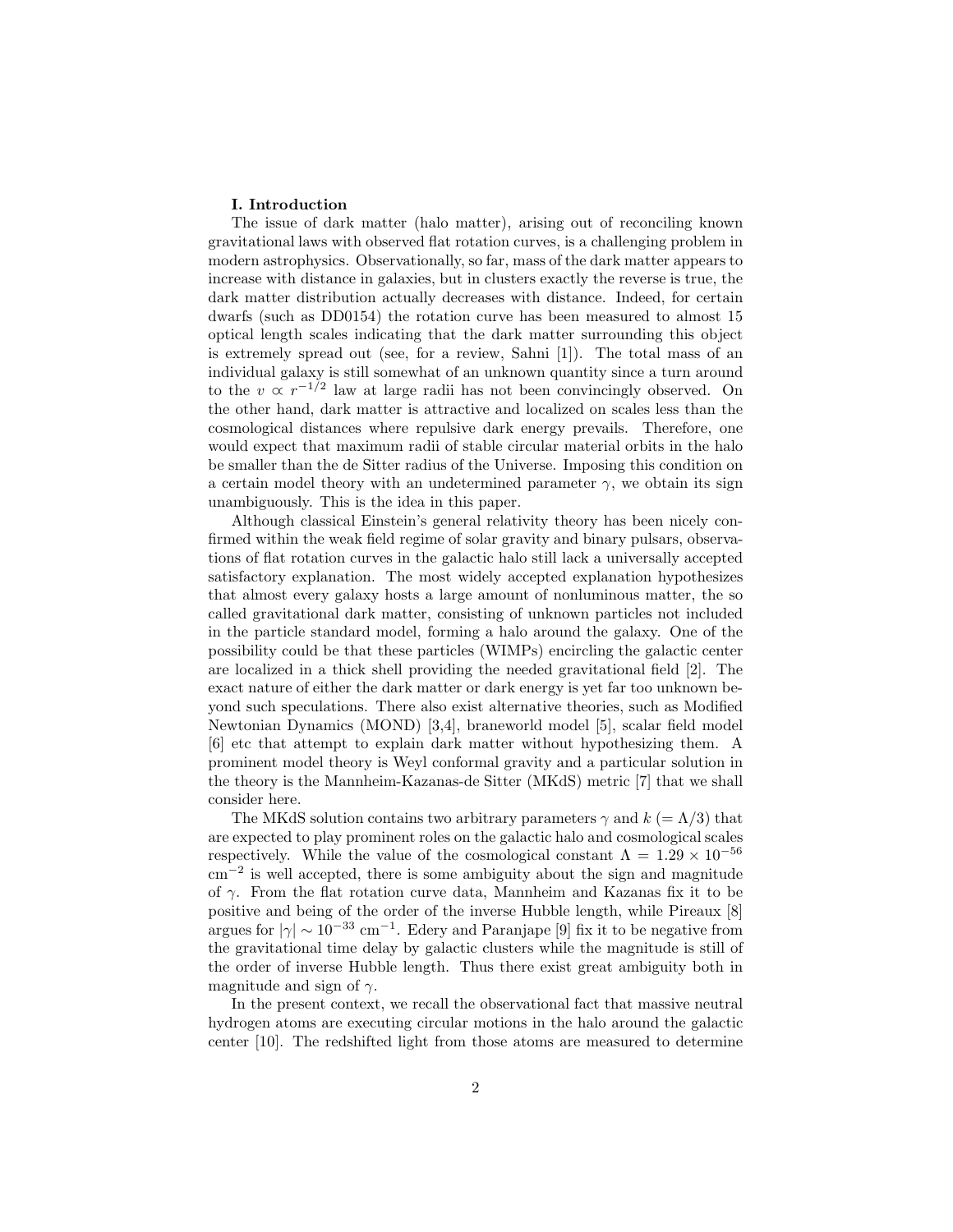their tangential velocities [11]. Therefore it is necessary to consider massive test particle orbits. However, due to conformal invariance of the theory, geodesics for massive particles would in general depend on the conformal factor  $\Omega^2(x)$ , but here we assume a fixed conformal frame and not considering other conformal variants of the metric.

The purpose of this article is to illustrate how application of a Hamiltonian system can yield the maximum radius around a galactic center within which there can exist stable circular orbits of massive test particles and beyond which the orbits become unstable. The criterion of stability has been originally suggested by Edery and Paranjape [9] because it provides a way to the determination of a natural length scale or region of influence of localized sources in the cosmological setting. The strategy we adopt here is to frame the geodesic equation in the MKdS solution as a Hamiltonian system, and based on it, analyze the stability of circular motion, which then favors a negative  $\gamma$ .

### II. Geodesic equations

The MKdS metric is given by [7,9] (in units  $G = 1$ , vacuum speed of light  $c_0 = 1$ :

$$
d\tau^2 = B(r)dt^2 - \frac{1}{B(r)}dr^2 - r^2(d\theta^2 + \sin^2\theta d\varphi^2), \quad B(r) = 1 - \frac{2M}{r} + \gamma r - kr^2, \quad (1)
$$

where k and  $\gamma$  are constants.

Using  $u = 1/r$ , we get the following path equation for a test particle of mass  $m_0$  on the equatorial plane  $\theta = \pi/2$  (see Appendix A):

$$
\frac{d^2u}{d\varphi^2} = -u + 3Mu^2 - \frac{\gamma}{2} + \frac{M}{h^2} + \frac{1}{2h^2u^2} \left(\gamma - \frac{2k}{u}\right),\tag{2}
$$

where  $h = \frac{U_3}{m_0}$ , the angular momentum per unit test mass. For photon,  $m_0 =$  $0 \Rightarrow h \rightarrow \infty$  and one ends up with the conformally invariant equation but without  $k$  making its appearance:

$$
\frac{d^2u}{d\varphi^2} = -u + 3Mu^2 - \frac{\gamma}{2}.
$$
 (3)

In the Schwarzschild-de Sitter (SdS) metric, such a disappearance has been noted for long [12] but here we find that it occurs despite the presence of  $\gamma$ in the metric. The impact of k and  $\gamma$  on light bending has been investigated elsewhere, in Refs.[13-16].

Analysis of dynamical system involves converting the second order equation into two first order equations [17,18] (see Appendix B). For this purpose, we introduce the notation

$$
u = x, y = \dot{x} = \frac{dx}{d\varphi} \tag{4}
$$

to reduce Eq.(2) into a pair of first order autonomous system in the  $(x, y)$  phase plane

$$
\dot{x} = X(x, y) = y \tag{5}
$$

$$
\dot{y} = Y(x, y) = a + bx + cx^{2} + dx^{-2} + ex^{-3}
$$
\n(6)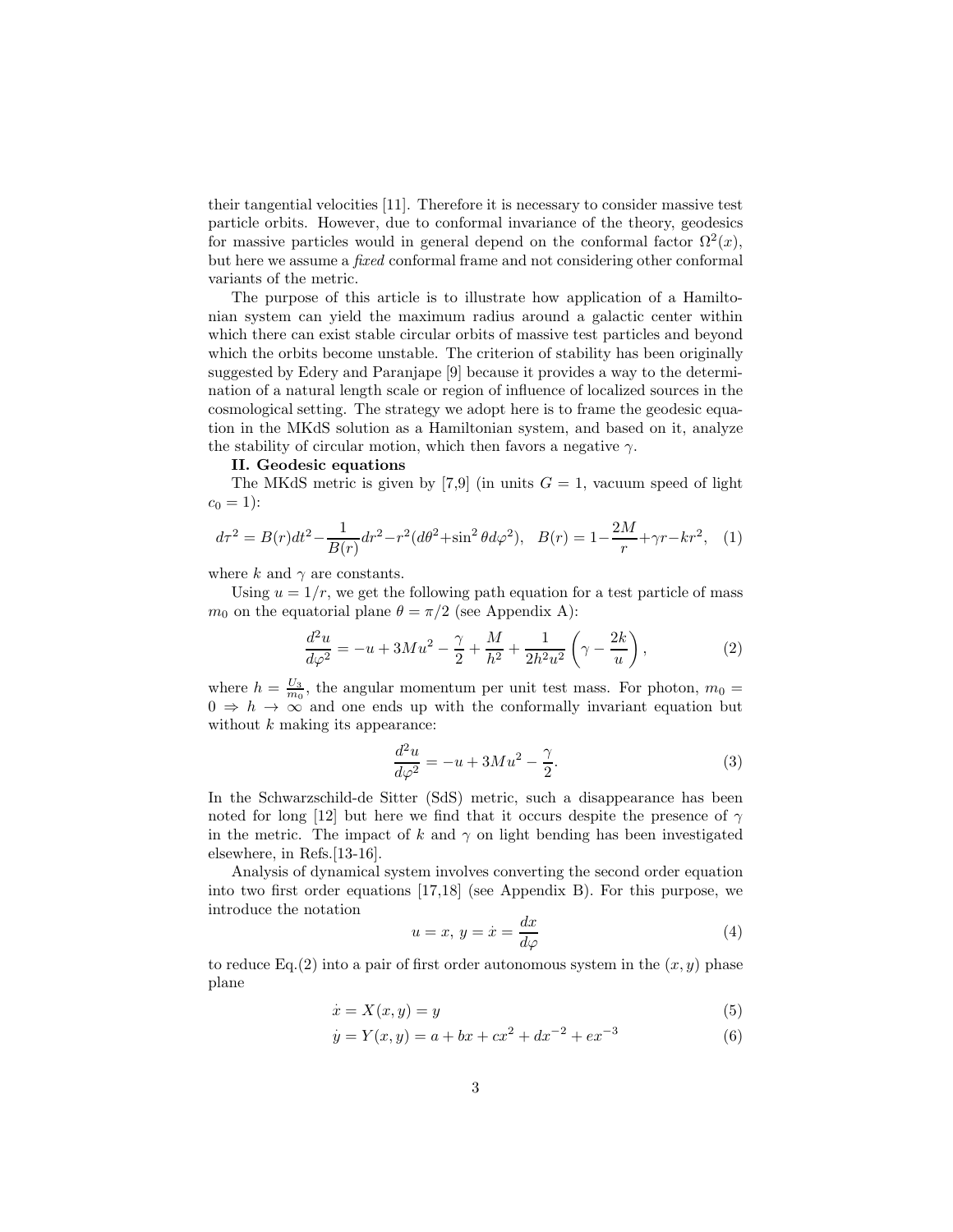where

$$
a = \frac{M}{h^2} - \frac{\gamma}{2}, \, b = -1, \, c = 3M, \, d = \frac{\gamma}{2h^2}, \, e = -\frac{k}{h^2}.\tag{7}
$$

First we discuss stability of circular orbits of light, though their stability is not essentially needed. Recall that even in the Schwarzschild spacetime, circular light orbits at  $R = 3M$  are unstable. Nonetheless, it is instructive to have a look at this aspect in the MKdS solution.

## III. Dynamical autonomous system: Massless particle motion

Light motion occurs in circular orbits defined by  $R(2 + \gamma R) - 6M = 0$  [see Eq.(11) below] because  $h^2 \to \infty$ , which implies that  $d = e = 0$  but  $\gamma \neq 0$ . The equilibrium points are given by  $\dot{x} = 0$ ,  $\dot{y} = 0$ , which yield  $\left(\frac{-b + \sqrt{b^2 - 4ac}}{2c}, 0\right)$ and  $\left(\frac{-b-\sqrt{b^2-4ac}}{2c},0\right)$ . To locate these points on the real phase plane  $(x, y)$ , we must have  $\alpha^2 \equiv b^2 - 4ac = 1 + 6\gamma M \ge 0$ . Now  $\alpha^2 = 0 \Rightarrow \gamma = -\frac{1}{6M}$ , so the equilibrium points reduce to one single point given by  $P: (\frac{1}{6M}, 0)$ . For  $\alpha^2 > 0$ , or  $\gamma > -\frac{1}{6M}$ , there are two distinct equilibrium points points  $Q_{\pm} : (\frac{1+\alpha}{6M}, 0)$ where  $\alpha = \frac{1}{\epsilon M} \sqrt{1 + 6\gamma M}$ . Thus  $Q_{\pm}$  correspond to two  $\gamma$ -dependent light radii  $R_{\pm} = \frac{6M}{1 \pm \sqrt{1 + 1}}$  $\frac{6M}{1 \pm \sqrt{1+6\gamma M}}$ , which expand as follows

$$
R_{+} = \frac{-1 + \sqrt{1 + 6M\gamma}}{\gamma} \approx 3M + O(\gamma),\tag{8}
$$

$$
R_{-} = \frac{-1 - \sqrt{1 + 6M\gamma}}{\gamma} \approx -3M - \frac{2}{\gamma} + O(\gamma). \tag{9}
$$

We have from Eq.(23) below

$$
q_{0\pm} = 1 - \frac{6M}{R_{\pm}}\tag{10}
$$

which yields  $q_{0+} = -\sqrt{1+6M\gamma} < 0$  leading to unstable radius at  $R = R_+$ , while  $q_{0-} = \sqrt{1 + 6M\gamma} > 0$  showing that  $R = R_-\$  is a stable radius. The basic constraint (reality condition) for both is that  $\gamma > -\frac{1}{6M}$ . With, say,  $\gamma =$  $-7 \times 10^{-28}$  cm<sup>-1</sup> (value inspired by Ref.[9]), the constraint is always satisfied for known lenses (say, for  $M = 2.9 \times 10^{18}$ cm, Abell 2744). From Eq.(9), then we get the value  $R_ = 2.86 \times 10^{27}$  cm, at which there is stability. However, stability of massive particle circular orbits is more relevant, which we examine next.

## IV. Hamiltonian system: Massive particle motion

The equilibrium points are given by  $\dot{x} = 0$  and  $\dot{y} = 0$ . The equation  $\dot{x} = 0$ gives  $r = R = \text{constant}$ , while  $y = 0$  gives

$$
h^{2} = -\frac{2MR^{2} + R^{4}(\gamma - 2kR)}{R(2 + \gamma R) - 6M}.
$$
\n(11)

The autonomous system (5), (6) can be phrased as a Hamiltonian system as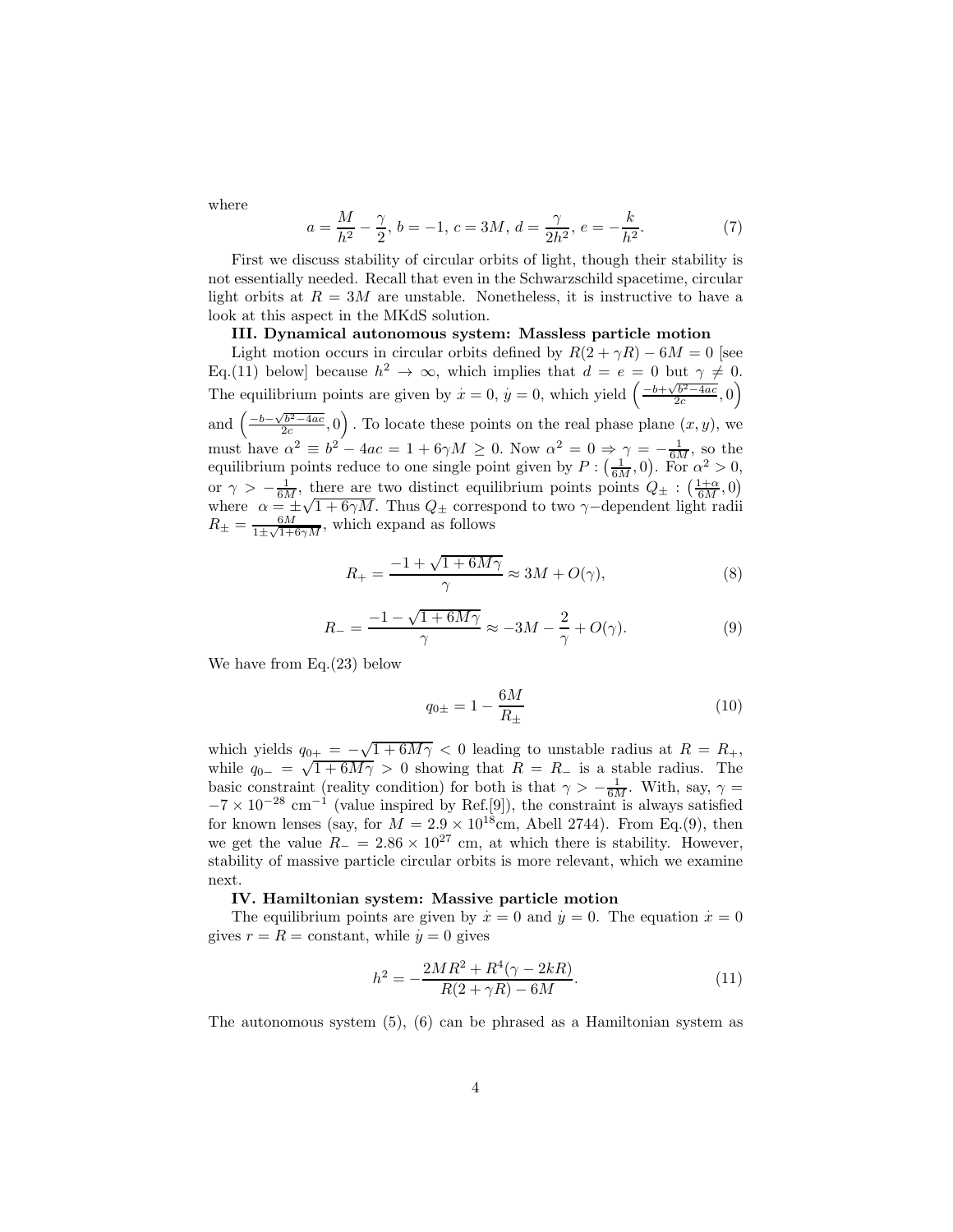follows

$$
\frac{\partial H}{\partial x} = -Y(x, y) = -(a + bx + cx^{2} + dx^{-2} + ex^{-3})
$$
\n(12)

$$
\frac{\partial H}{\partial y} = X(x, y) = y.
$$
\n(13)

The necessary and sufficient condition for the system  $(12),(13)$  to be a Hamiltonian system, namely,  $\frac{\partial X}{\partial x} + \frac{\partial Y}{\partial y} = 0$ , is fulfilled for all x and y. Moreover,  $\frac{dH}{d\varphi} = 0$ and therefore  $H(x, y) = \text{constant}$  (independent of  $\varphi$ ). Integrating Eqs.(12),(13), we get

$$
H(x,y) = -(ax + \frac{b}{2}x^{2} + \frac{c}{3}x^{3} - dx^{-1} - \frac{e}{2}x^{-2}) + u(y)
$$
 (14)

$$
H(x,y) = \frac{1}{2}y^2 + v(x)
$$
 (15)

where  $u(y)$  and  $v(x)$  are arbitrary functions subject to the consistency of Eqs.(12) and (13). These two equations will match only if

$$
u(y) = \frac{1}{2}y^2 + C
$$
 (16)

$$
v(x) = -(ax + \frac{b}{2}x^{2} + \frac{c}{3}x^{3} - dx^{-1} - \frac{e}{2}x^{-2}) + E
$$
 (17)

where  $C, E$  are arbitrary constants. The family of Hamiltonian paths on the phase plane are given by

$$
H(x,y) = \frac{1}{2}y^2 - (ax + \frac{b}{2}x^2 + \frac{c}{3}x^3 - dx^{-1} - \frac{e}{2}x^{-2}) + G
$$
 (18)

where  $G$  is a parameter. It follows that

$$
\frac{\partial^2 H}{\partial x^2} = -(b + 2cx - 2dx^{-3} - 3ex^{-4})
$$
\n(19)

$$
\frac{\partial^2 H}{\partial y^2} = 1\tag{20}
$$

$$
\frac{\partial^2 H}{\partial x \partial y} = 0.
$$
\n(21)

As before, the equilibrium points occur when  $X = 0$  and  $Y = 0$ , which give the values of the orbit radius  $r = R = \text{constant}$  and  $h^2$  as in Eq.(11). The quantity determining stability is [17]

$$
q \equiv \frac{\partial^2 H}{\partial x^2} \frac{\partial^2 H}{\partial y^2} - \left(\frac{\partial^2 H}{\partial x \partial y}\right)^2.
$$
 (22)

Putting the value of  $h^2$ , we get at the equilibrium points, suffixed by zero, the following expression

$$
q_0 = 1 - \frac{6M}{R} + \frac{R(3kR - \gamma)[R(2 + \gamma R) - 6M]}{R^2(2kR - \gamma) - 2M}.
$$
 (23)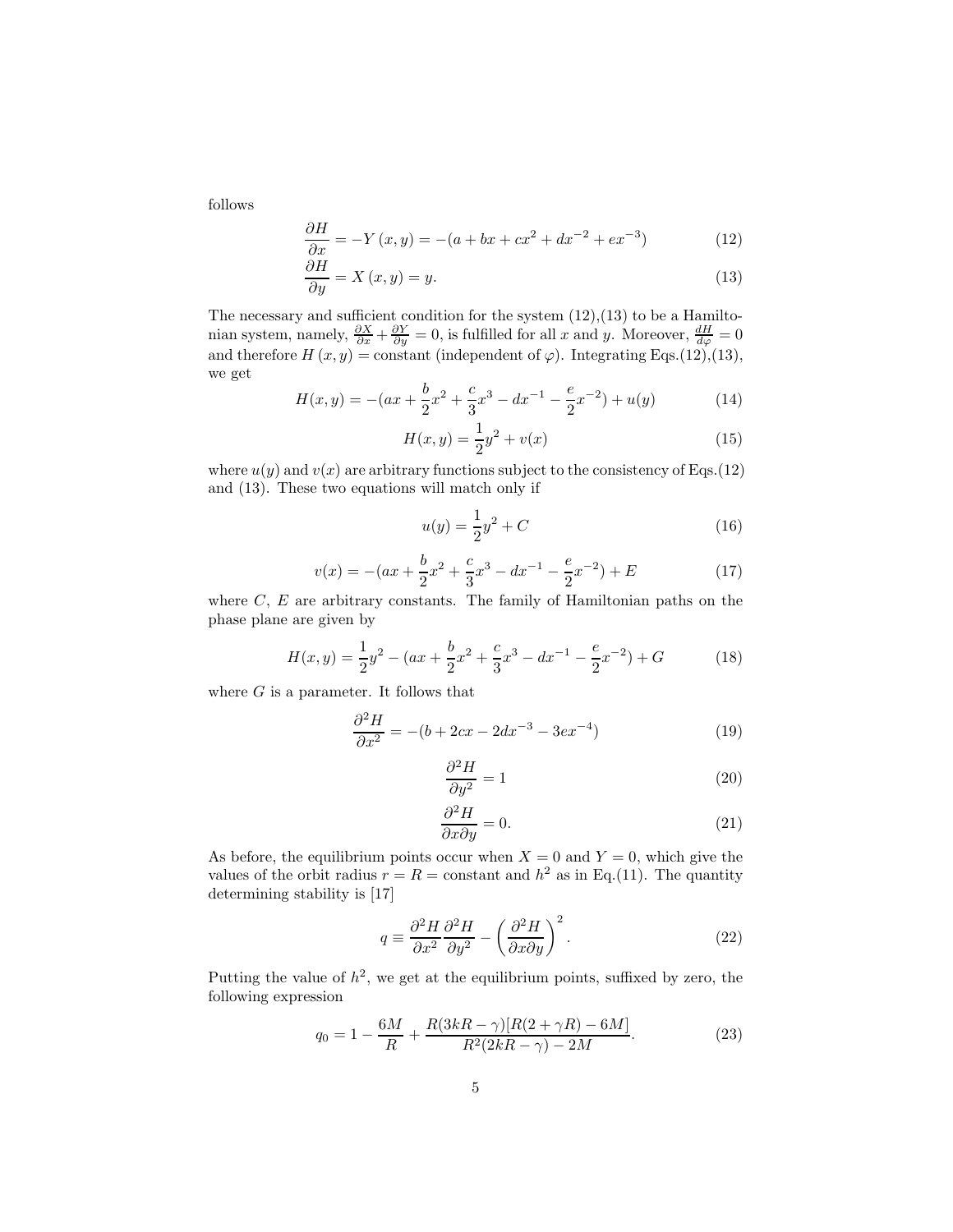This expression is more general than that in the Schwarzschild spacetime, where  $k = \gamma = 0$ . When  $q_0 > 0$  at any point  $P : (R, 0)$ , we say that P is a stable center, but it is an unstable saddle point if  $q_0 < 0$ . When  $q_0 = 0$ , it is an inflection point where the system begins to become unstable. Thus  $q_0 = 0$  gives  $R = R_{\text{max}}^{\text{stable}}$ , beyond which the orbits begin to become unstable. There is also a singular radius  $R = R_{sing}$  where  $q_0$  blows up. In all cases we have studied,  $R_{\text{sing}} < R_{\text{E}}$  for  $\gamma$  negative and  $R_{\text{sing}} > R_{\text{dS}}$  for  $\gamma$  positive. In either case, the occurrence of such singularity is a bit queer but fortunately it occurs at radii not accessible to gravitational lensing observations.

We shall calculate the values of  $q_0$  for observed lenses. Due to advances in technology, mass  $M$  and Einstein radius  $R_{\rm E}$  for several lenses are available. The observed lens masses M are used to compute the values of  $q_0$  marching from the Einstein radius  $R_{\rm E}$  out to  $R_{\rm dS}$ . A meaningful stable radius should lie between  $R_{\rm E}$  and  $R_{\rm dS} = \sqrt{\Lambda/3} = 1.52 \times 10^{28} \text{cm}$ . Fig.1 illustrates for one of the observed lenses (Abell 2744,  $M = 2.90 \times 10^{18}$ cm,  $R_E = 2.97 \times 10^{23}$ cm), which shows that stable material radii exist for all radii  $R \geq R_{\rm E}$  extending even beyond the dS radius when  $\gamma = +7 \times 10^{-28}$  cm<sup>-1</sup>, which seems physically unlikely due to the fact that in the regions beyond dark matter, repulsive dark energy takes over. In the cosmological region, where the spacetime becomes time dependent and accelerating, the existence of circular orbit itself becomes impossible. Also, the singular radius occurs at  $R_{\text{sing}} = 8.14 \times 10^{28} \text{cm} > R_{\text{dS}}$ . (Fig. 2). On the other hand, when  $\gamma = -7 \times 10^{-28}$  cm<sup>-1</sup>, stability is achieved up to a radius  $R = 4.25 \times 10^{27}$  cm, which is well within  $R_{dS}$  and beyond that maximum radius instability begins to appear. In this case, the singular radius occurs at  $R_{\text{sing}} = 9.11 \times 10^{22}$ cm  $\lt R_{\text{E}}$  (Fig. 3). Thus the maximum radius up to which stable material circular orbits are admissible is  $R_{\text{max}}^{\text{stable}} = 4.25 \times 10^{27}$ cm for a negative  $\gamma$ . This limit is not much sensitive either to the exact value of  $\Lambda$  or to other negative values of  $\gamma$  (such as argued by Pireaux [8]). It can be verified that, for other lens data as well (as listed in Ishak et al. [14], but not tabulated here), the maximum stable radius remains very nearly the same. We must caution that this  $R_{\text{max}}^{\text{stable}}$  is not the size of the halo because it would be too big; it is just the maximum allowed radius of stable orbits.

#### V. Conclusion

Dynamical systems have been in use in gravitation theories, particularly in the regime of cosmology. The application of the dynamical system approach to higher order gravity has been shown to be a powerful tool, revealing global features of curvature quintessence models (see, for instance, [21]), where the cosmological equations per se are posed as a dynamical system in higher dimensional phase space. Posing the geodesic equations as dynamical system for studying their stability within the galactic halo regime also seems interesting in its own right.

From the foregoing analysis, we conclude the following: A finite maximum stable radius  $R_{\text{max}}^{\text{stable}}$  exists within  $R_{\text{dS}}$  only when  $\gamma$  is negative. Much less is yet conclusively known about the halo content or size, which has engendered many theoretical models. The occurrence of singularity in  $R$  is actually a defect of the model under consideration, not of the Hamiltonian method. The method is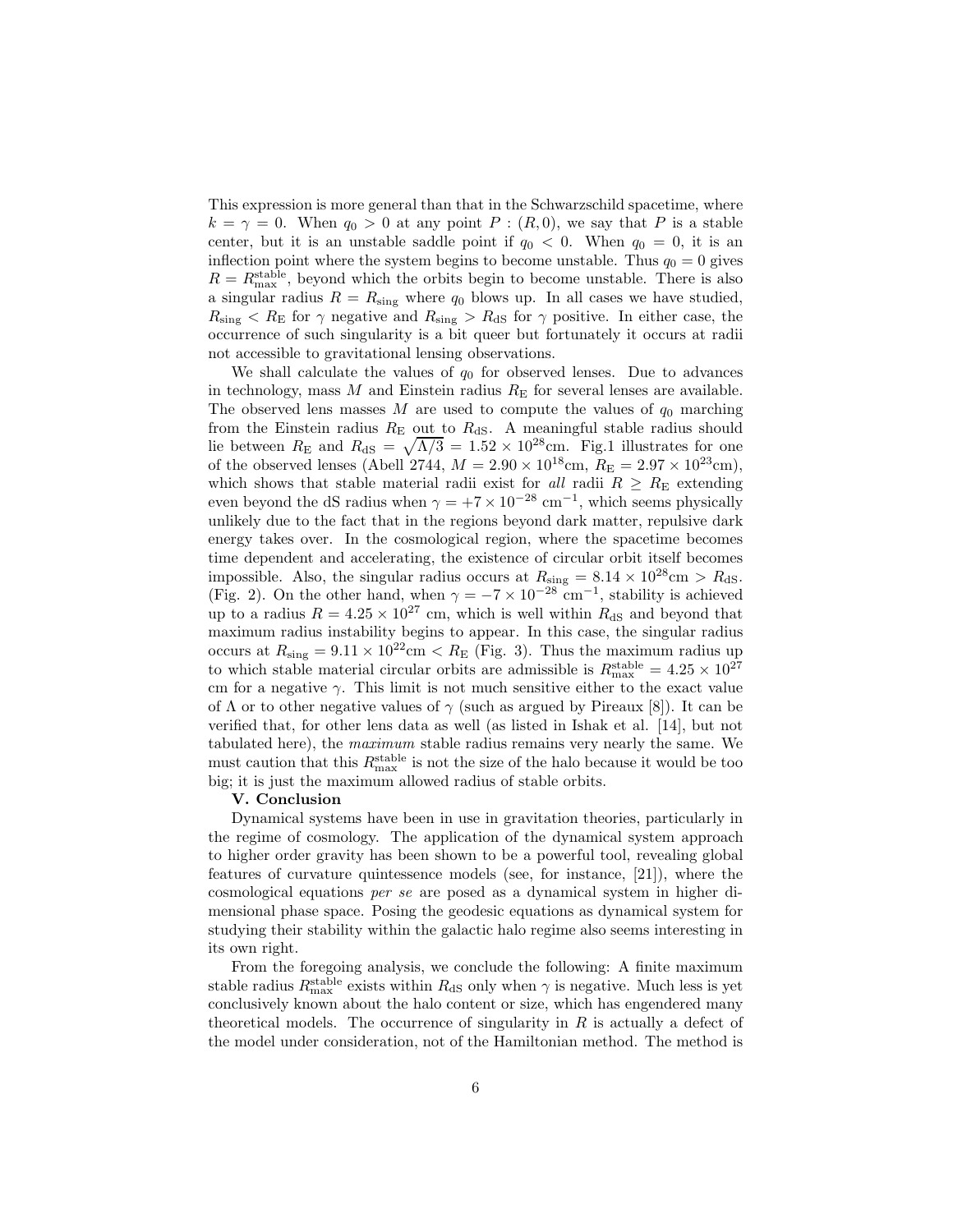quite general and any other metric solution, if available for the halo, can be used equally. The key physical input we used was that the stable material (neutral HII) finite circular orbits exist only inside the halo (giving rise to flat rotation curves [10]) and not outside it. The Hamiltonian analysis supports such orbits only for a negative  $\gamma$ . This is the main result of the paper, which is probably is of some interest in view of the fact that it potentially decides the long standing ambiguity in the sign of  $\gamma$  mentioned earlier.

## Acknowledgments

The authors thank Guzel N. Kutdusova for administrative assistance.

### Appendix A

The standard form of geodesic equation is given by

$$
\frac{d^2x^{\mu}}{d\tau^2} + \Gamma^{\mu}_{\nu\lambda} \frac{dx^{\nu}}{d\tau} \frac{dx^{\lambda}}{d\tau} = 0,
$$
  
\n
$$
g_{\nu\lambda} dx^{\nu} dx^{\lambda} = d\tau^2
$$

Using the expression for Christoffel symbols  $\Gamma^\mu_{\nu\lambda},$  it can be easily rewritten in a convenient form as (see, for instance, [20]):

$$
\frac{dU_{\mu}}{dp} - \frac{1}{2} \frac{\partial g_{\nu\lambda}}{\partial x^{\mu}} U^{\nu} U^{\lambda} = 0,
$$
\n(A1)

.

$$
g_{\nu\lambda}U^{\nu}U^{\lambda} = m_0^2, \tag{A2}
$$

where  $d\tau = m_0 dp$ ,  $m_0$  is the rest mass of the test particle,  $U^{\lambda}$  (=  $\frac{dx^{\lambda}}{dp}$ ) is the 4-velocity, here  $x^{\mu} = (t, r, \theta, \varphi)$  and  $g_{\nu\lambda}$  is the metric tensor given by (1). The advantage in redefining the affine parameter  $\tau \to p$  is that the equations (A1), (A2) are now applicable to both massive and massless particle motion since  $dp \neq 0.$ 

When we construct the  $(\mu = 2)$   $\theta$ - component from (A1), we find that  $\theta$  must be a constant, that is, motion takes place in a plane exactly as in the Newtonian central force problem. By suitable orientation of axes, we can set  $\theta = \pi/2$ . Next, since the metric tensor  $g_{\nu\lambda}$  do not depend on t and  $\varphi$ , the corresponding components of  $U_{\mu}$  must be the constants of motion. These constants are  $U_0$  and  $U_3$  given by

$$
U_0 = g_{00}U^0 = B(r)\frac{dt}{dp},
$$
\n(A3)

$$
U_3 = g_{33}U^3 = -r^2 \frac{d\varphi}{dp}.
$$
 (A4)

The remaining constant is just the rest mass  $m_0$ . Then from  $(A2)$ , we obtain

$$
\left(\frac{dr}{dp}\right)^2 = U_0^2 - U_3^2 \frac{B(r)}{r^2} - m_0^2 B(r).
$$
 (A5)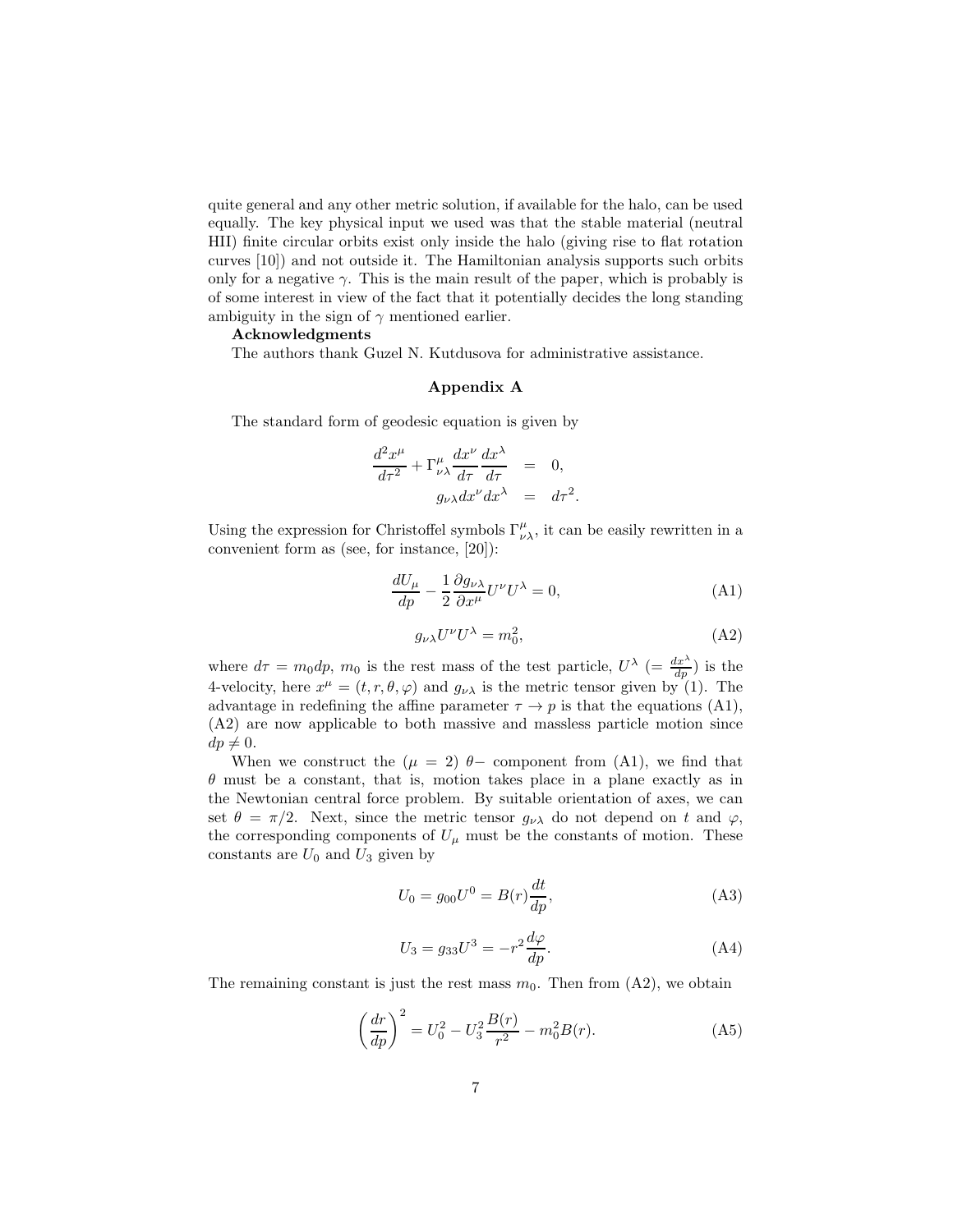Using  $(A3)$ , we can rewrite  $(A5)$  as

$$
\left(\frac{dr}{dt}\right)^2 = B^2(r) - \left(\frac{U_3}{U_0}\right)^2 \frac{B^3(r)}{r^2} - \frac{m_0^2}{U_0^2} B^3(r). \tag{A6}
$$

From (A3) and (A4), we get

$$
\frac{d\varphi}{dt} = -\frac{U_3}{U_0} \frac{B(r)}{r^2}.\tag{A7}
$$

Eliminating  $t$  between  $(A6)$  and  $(A7)$ , we obtain

$$
\left(\frac{dr}{d\varphi}\right)^2 = \left(\frac{U_0}{U_3}\right)^2 r^4 - r^2 B(r) - \frac{m_0^2}{U_3^2} r^4 B(r). \tag{A8}
$$

Putting  $B(r) = 1 - \frac{2M}{r} + \gamma r - kr^2$  and setting  $u = 1/r$ , we can rewrite (A8) as

$$
\left(\frac{du}{d\varphi}\right)^2 = \left[k - \frac{m_0^2}{U_3^2} + \left(\frac{U_3}{U_0}\right)^2\right] - u^2 + 2Mu^3 - u\gamma + \frac{2Mm_0^2u}{U_3^2} + \frac{km_0^2}{u^2U_3^2} - \frac{\gamma m_0^2}{uU_3^2}.
$$

The term in square bracket on the right is constant. Differentiating both sides of the above with respect to  $\varphi$  and defining  $h = \frac{U_3}{m_0}$ , we get

$$
\frac{d^2u}{d\varphi^2} = -u + 3Mu^2 - \frac{\gamma}{2} + \frac{M}{h^2} + \frac{1}{2h^2u^2} \left(\gamma - \frac{2k}{u}\right),\tag{A9}
$$

which is  $Eq.(2)$  in the text.

## Appendix B

It is useful to state the type of (in)stabilities of an equilibrium state we had been discussing in the text. An equilibrium state corresponds to a constant solution of a differential equation describing a mechanical system and conversely. Constant solution means that velocity  $\dot{x} (= y)$  and acceleration  $\ddot{x}$ be simultaneously zero. The concept of (in)stability of an equilibrium state is best understood from the familiar example of motion of a pendulum about the equilibrium state  $x = 0$  and  $\dot{x} = 0$ , where x is angle with the vertical. The motion is stable because a small displacement from the equilibrium state will lead to only small oscillations of the bob about the position  $(0, 0)$  in a vertical plane.

An equilibrium state in actual space is represented by a point on the phase space  $(x, x)$ . Different closed phase paths  $y = f(x)$  around an equilibrium point on the phase plane  $(x, y)$  correspond to oscillations of the bob in the actual  $(x, t)$ space with different periods. In the dynamical terminology, the point  $(0, 0)$  on the phase plane is then called a stable center. If a small displacement from any equilibrium state takes the system far away from it, the state is represented by an unstable equilibrium point on the phase plane. For instance, the equilibrium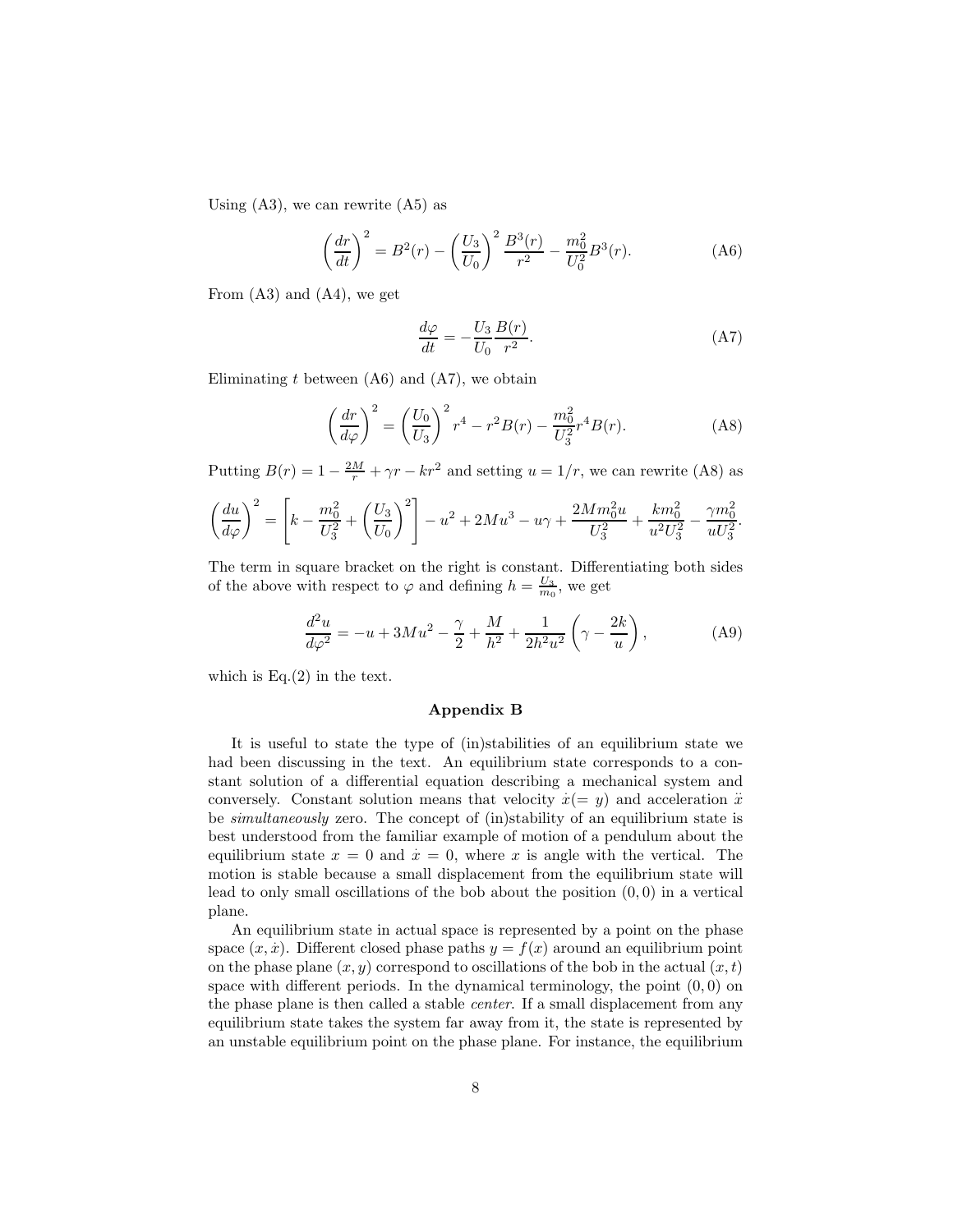state  $x = \pi$  and  $\dot{x} = 0$ , that is, the point  $(\pi, 0)$  on the phase plane is an unstable saddle point in the pendulum motion because due to a small perturbation, the bob moves away from the point  $(\pi, 0)$  never to return. This is reflected on the phase plane by open paths originating from the equilibrium point. Finally, there could be whirling motions of the bob off the vertical plane. This is picturized on the phase plane by open paths never passing through an equilibrium point and there is no question of stability here.

With the above understanding, the dynamical framework proceeds with linearizing the general system [17]

$$
\dot{x} = X(x, y) \tag{B1}
$$

$$
\dot{y} = Y(x, y) \tag{B2}
$$

around an equilibrium point  $(x_0, y_0)$  such that

$$
X(x_0, y_0) = 0, \tag{B3}
$$

$$
Y(x_0, y_0) = 0. \t\t (B4)
$$

(Note that the family of phase paths  $y = f(x)$  is obtained by integrating  $\frac{dy}{dx} =$  $\frac{Y}{X}$ ). Taylor expanding around  $(x_0, y_0)$  retaining only first order derivatives, we obtain from (B1), (B2) the linear system

$$
\dot{x} = a(x - x_0) + b(y - y_0), \quad \dot{y} = c(x - x_0) + d(y - y_0),
$$
 (B5)

where

$$
\begin{bmatrix} a & b \\ c & d \end{bmatrix} = \begin{bmatrix} \frac{\partial X}{\partial x} & \frac{\partial X}{\partial y} \\ \frac{\partial Y}{\partial x} & \frac{\partial Y}{\partial y} \end{bmatrix},
$$
 (B6)

the derivatives being calculated at  $(x_0, y_0)$ . Depending on the values of p, q and ∆ defined by

$$
p = a + d, \quad q = ad - bc, \quad \Delta = p^2 - 4q,
$$
 (B7)

one defines the stable center  $(p = 0, q > 0, \Delta < 0)$ , unstable saddle point  $(q <$  $(0, \Delta > 0)$ , stable node  $(p < 0, q > 0, \Delta > 0)$ , stable spiral  $(p < 0, q > 0, \Delta < 0)$ , unstable node  $(p > 0, q > 0, \Delta > 0)$ , unstable spiral  $(p < 0, q > 0, \Delta < 0)$ , degenerate stable node ( $p < 0, q > 0, \Delta = 0$ ), degenerate unstable node ( $p >$  $0, q > 0, \Delta = 0$ ) etc. These classifications, based on the eigen values of the matrix (B6), characterize on the phase plane the paths in the neighborhood of  $(x_0, y_0)$ .

It is known that the characterization of a stable center via linear approximation alone is 'fragile' [17], hence unreliable, due to the fact that it demands a rather stringent exact relation  $(a + d = 0)$  to be fulfilled by the first order derivatives. There are indeed specific problems where a stable center defined in this way reflects only a transition between stable spiral and unstable node whereas the true behavior of the full system  $(B1)$ ,  $(B2)$  is entirely different. A more reliable approach is to consider the extrema of the Hamiltonian  $H$  defining a center  $(q_0 > 0)$ , as we did in the text. If we put, from Eqs.(12) and (13), the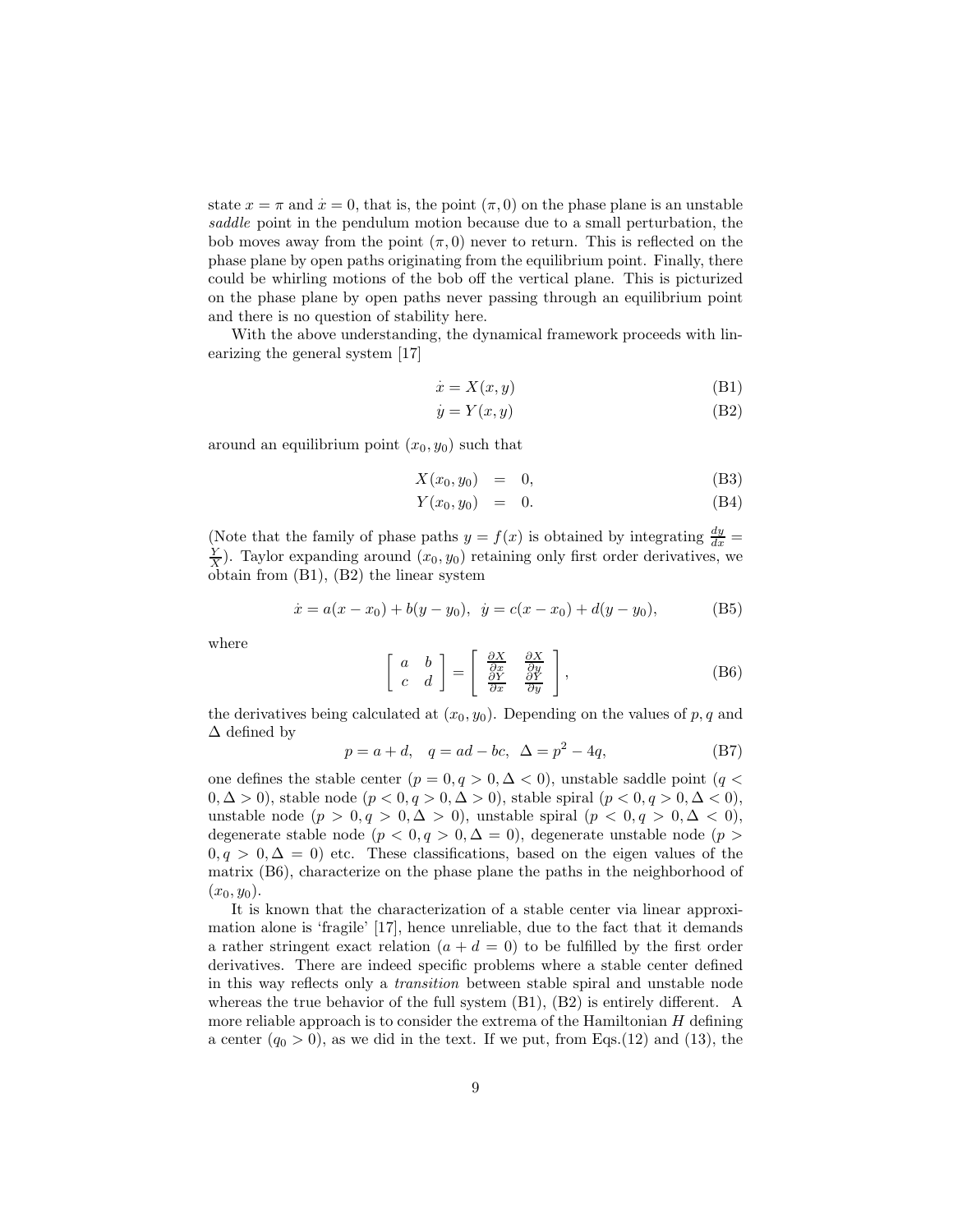relations  $\frac{\partial H}{\partial y} = X(x, y)$  and  $\frac{\partial H}{\partial x} = -Y(x, y)$  both evaluated at  $(x_0, y_0)$ , into (B7), we immediately see that  $p = a + d = 0$  identically. Also, the value of q at  $(x_0, y_0)$  becomes exactly what we designated in the text as  $q_0$ . Clearly, this is a second derivative approach, hence conclusive<sup>[1](#page-9-0)</sup>. When  $q_0 = 0$ , the extrema of H marginally corresponds to a center but complicated saddles are not excluded. When  $q_0 < 0$ , the equilibrium point  $(x_0, y_0)$  is definitely unstable, likely to be a saddle.

Observationally, we know that there are material orbits in the halo reflecting the light coming to us and those orbits must be stable to perturbations. Otherwise, such orbits would have collapsed to the galactic center. Thus they should correspond to stable center representing periodic motion in the real  $(x, t)$  plane, which is the physical criterion we used. However, stable nodes or spirals on the phase plane are not ruled out in principle, but none of them represents any periodic motion in the real  $(x, t)$  plane as opposed to what is observed in the redshift measurements. The speculation of huge amount of non-luminous dark matter being hidden in the halo originates from the observed Doppler emissions from stable circular orbits of neutral hydrogen clouds [2,5,10,11,19]. Therefore, stable modes on the phase plane other than that of the stable center should be ruled out on observational grounds.

#### Figure captions:

Fig.1. The upper line corresponds to  $\gamma = 7 \times 10^{-28}$  cm<sup>-1</sup> and the lower line to  $\gamma = -7 \times 10^{-28}$  cm<sup>-1</sup> in the case of Abell 2744. The plot remains essentially the same for other lenses tabulated in Ref.[14].

Fig. 2. Curves I correspond to  $\gamma = 7 \times 10^{-28}$  cm<sup>-1</sup> giving a singularity of  $q_0$  at  $R_{\text{sing}} = 8.14 \times 10^{28}$ cm >  $R_{\text{dS}}$ .

Fig. 3. Curves II correspond to  $\gamma = -7 \times 10^{-28}$  cm<sup>-1</sup> giving a singularity of  $q_0$  at  $R_{\text{sing}} = 9.11 \times 10^{22} \text{cm} < R_{\text{E}}$ .

### References

[1] V. Sahni, "Dark matter and dark energy" [arXiv: [astro-ph/0403324](http://arxiv.org/abs/astro-ph/0403324) v3]

[2] K. Lake, "Galactic halos are Einstein clusters of WIMPs" [arXiv: [gr-qc/0607057](http://arxiv.org/abs/gr-qc/0607057) v3]

[3] J. D. Bekenstein and R. H. Sanders, Astrophys. J. 429, 480 (1994), J. D. Bekenstein, Phys. Rev. D 70, 083509 (2004); Erratum: ibid. D 71, 069901 (2005)

[4] M. Milgrom, Astrophys. J. 270, 365 (1983); ibid. 270, 371 (1983); ibid. 270, 384 (1983); Phys. Rev.D 80, 123536 (2009)

<span id="page-9-0"></span><sup>1</sup>One might imagine a loose analogy with notions in Einstein's theory of general relativity. In this theory, locally flat inertial frames are defined by the constraint that first order derivatives (analogous to  $\dot{x}$ ) of the metric tensor be zero at a small neighborhood of a point in that frame. It does not however mean that the curvature at that point is zero because the second order derivatives (analogous to  $\ddot{x}$ ) are not constrained to be zero. If they are also zero, then the curvature vanishes and the space-time is truly flat there. So one could say that curvature parallels instability while flatness parallels stability.